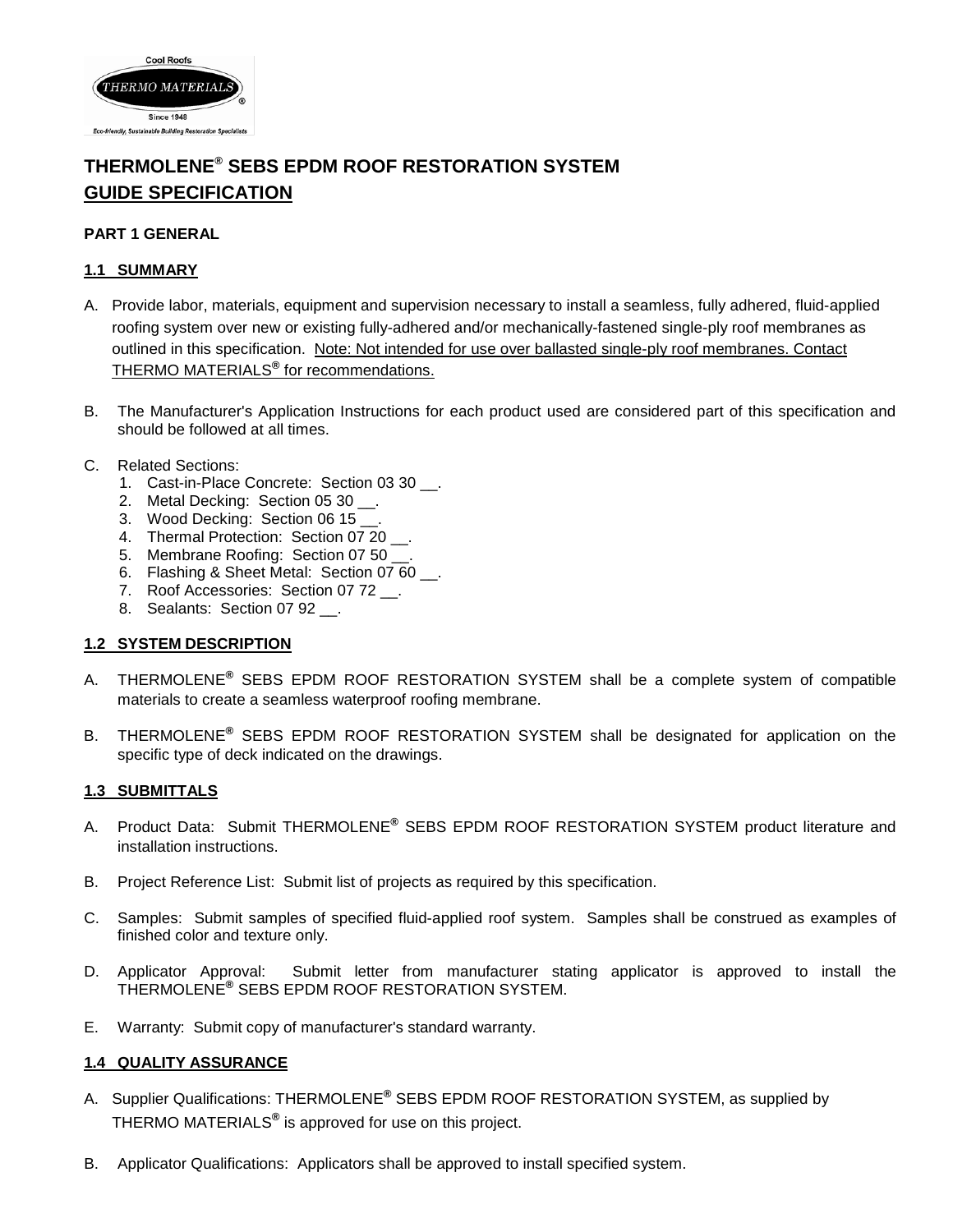- C. Requirements of Regulatory Agencies:
	- 1. Thefluid-applied roof membranesystem shall be rated Class "A" (Spread of Flame) per ASTM E108.
	- 2. Materials used in the fluid-applied roof membrane system shall meet Federal, State and local VOC regulations.
- D. Field Quality Control: Upon completion of the THERMOLENE**®** SEBS EPDM ROOF RESTORATION SYSTEM installation, an inspection by THERMO MATERIALS**®** or its designated third party inspection company may be required. Consult THERMO MATERIALS**®** for details.

### **1.5 DELIVERY, STORAGE AND HANDLING**

- A. Delivery: Materials shall be delivered in original sealed containers, clearly marked with supplier's name, brand name and type of material.
- B. Storage and Handling: Recommended material storage temperature is 75°F (23.8°C). Handle products to avoid damage to containers. Do not store for long periods in direct sunlight.

### **1.6 JOB CONDITIONS**

- A. Environmental Conditions:
	- 1. Do not proceed with application of fluid-applied materials when surface temperature is less than  $40^{\circ}$ F (4.4 $^{\circ}$ C) or if precipitation is imminent.
	- 2. Do not apply material unless surface to receive fluid-applied membrane is clean and dry.

#### **1.7 WARRANTY**

A. Upon request, THERMO MATERIALS**®** shall offer the manufacturer's standard warranty upon receipt of a properly executed application for warranty request form.

### **PART 2 PRODUCTS**

### **2.1 MANUFACTURER**

A. THERMO MATERIALS**®**, 301 Walnut Springs Rd., Lindale, TX 75771, Toll Free (800) 882.7007, Fax (903) 881- 8787, **www.thermomaterials.com.**

### **2.2 MATERIALS**

- A. Fluid-Applied Roofing Materials:
	- 1. Elastomeric Base/Intermediate Membrane: Thermolene**®** SEBS Reflective. Standard colors are gray or white.
	- 2. Elastomeric Top Membrane: Thermolene**®** SEBS Reflective. Standard colors are gray or white.
	- 3. Flashing/Reinforcement Fabric: Thermopolyester SB-075 or Self-adhering Thermotape.
	- 4. Sealant: Thermolene**®** SEBS sealant.
	- 5. Flashing Mastic: Thermolene**®** SEBS Mastic. (Drains, Penetrations, Curbs, Parapet Walls, Scuppers).
	- 6. Pitch Pan Sealant: Thermolene**®** SEBS Pitch Pan Sealant (Restoring Old Pitch Pans).
	- 7. Gas Line Product: Thermolene**®** SEBS Safety Yellow Membrane (Restore Old Exterior Gas Lines).
- B. Typical physical properties of cured fluid-applied roofing materials used on this project are:

| <b>PERFORMANCE REQUIREMENTS OF CURED FILM</b> |                    |                  |                |  |
|-----------------------------------------------|--------------------|------------------|----------------|--|
| <b>PHYSICAL PROPERTIES</b>                    | <b>TEST METHOD</b> | <b>BASE COAT</b> | <b>TOPCOAT</b> |  |
| Tensile Strength                              | ASTM D412          | 2,140 psi        | 2,140 psi      |  |
| Elongation                                    | ASTM D412          | 830%             | 830%           |  |
| <b>Permanent Set</b>                          | ASTM D412          | < 10%            | < 10%          |  |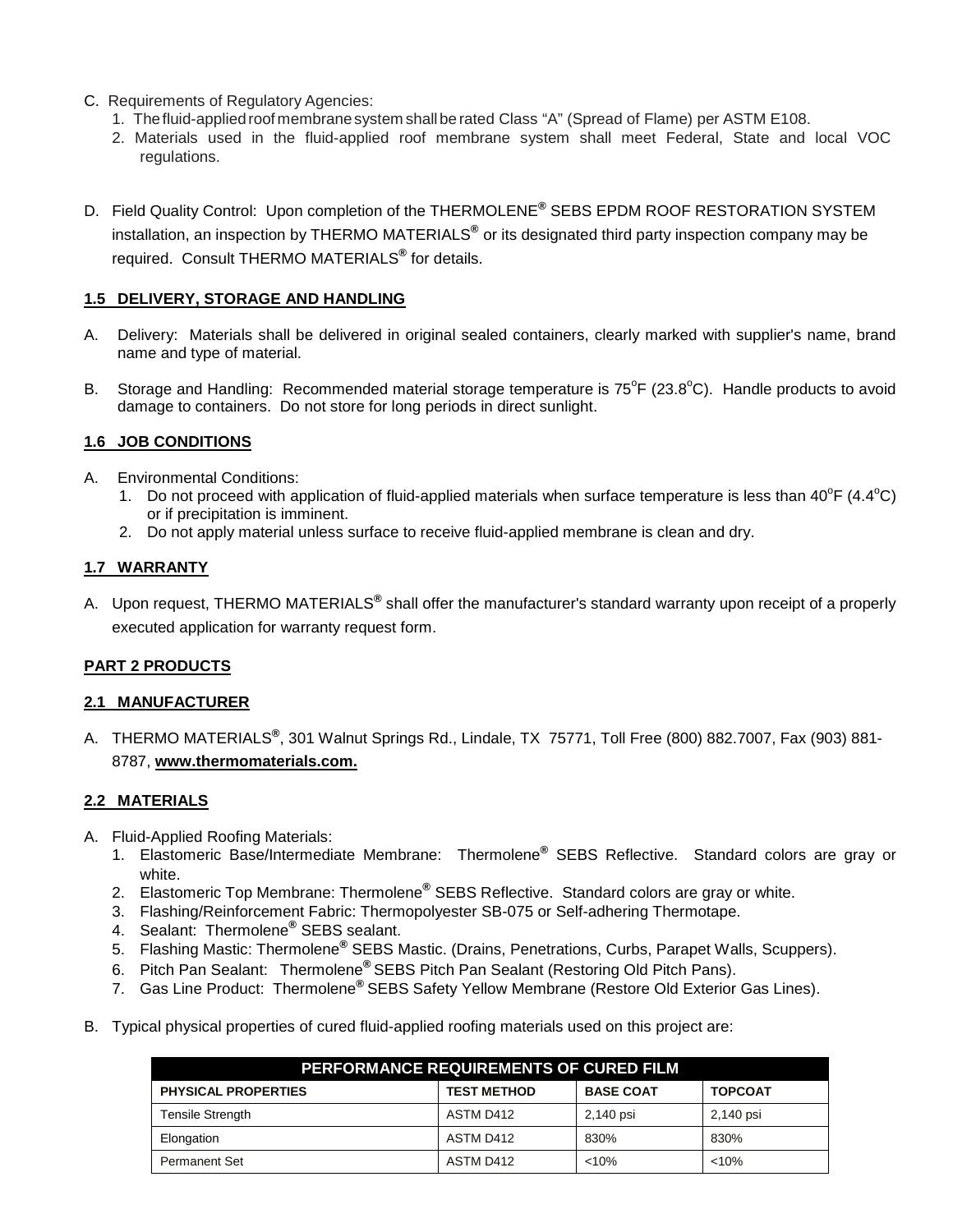| Tear Resistance              | ASTM D1004             | $100$ lb/in            | $100$ lb/in            |
|------------------------------|------------------------|------------------------|------------------------|
| <b>Water Resistance</b>      | ASTM D471              | <3% @ 7 days           | $<3\%$ @ 7 days        |
|                              |                        |                        |                        |
| Taber Abrasion (cs17), max   | ASTM D4060             | N/A                    | 45 mg/1,000 rev        |
| Shore A                      | <b>ASTM D2240</b>      | 50-55                  | 50-55                  |
| Adhesion                     | ASTM D903              | $5$ pli+               | $5$ pli+               |
| <b>Weathering Resistance</b> | ASTM D822              | N/A                    | N/A                    |
| <b>Thermal Shock</b>         | Alternate<br>Heat/Cold | No Loss of<br>Adhesion | No Loss of<br>Adhesion |

### **2.3 ACCESSORIES**

- A. Fabric reinforcement and waterproofing coverings for expansion joints shall be compatible with specified fluidapplied roofing system.
- B. Miscellaneous materials such as adhesives, metal primers, metal vents and drains shall be a composite part of the roof system and shall be compatible with the fluid-applied roofing system.
- C. Granules (Optional): Consult THERMO MATERIALS**®** for recommendations.

### **PART 3 EXECUTION**

### **3.1 EXAMINATION**

- A. Inspect roof surfaces to insure they are clean, smooth, sound, properly prepared and free of moisture, dirt and debris or other contamination.
- B. Verify structural decking is securely supported and attached.
- C. Verify all roof penetrations, mechanical equipment, cants, gravel stops and all other on-roof items are in place and secure.
- D. Verify the membrane is either fully adhered or the mechanical fasteners are in-place and functional.
- E. Verify the membrane is essentially intact and has not failed to the point necessitating a complete tear-off.
- F. Verify all critical areas in the vicinity of the application area are suitably protected.
- G. Verify that there are no areas of ponding water concerns on any part of the roof that will not dry up within 48 hours.

### **3.2 PREPARATION**

- A. Protection:
	- 1. Keep products away from heat, sparks and flames. Do not allow the use of spark producing equipment during application and until vapors are gone. Post "No Smoking" signs.
	- 2. The overspray and/or solvents from spraying fluid-applied roofing materials can carry considerable distances and care should be taken to do the following:
		- a. Post warning signs a minimum of 100 feet from the work area.
		- b. Close air intakes into building and/or air conditioner intakes.
		- c. Set up windbreaks when needed.
		- d. Minimize or exclude all personnel not directly involved with the fluid-applied application.
		- e. Have  $CO<sub>2</sub>$  or other dry chemical fire extinguishers available at the jobsite.
		- f. Provide adequate ventilation.
	- 3. Protect plants, vegetation and animals which might be affected by the fluid-applied membrane. Use drop cloths or masking as required.
- B. Surface Preparation:
	- 1. Remove all unnecessary and non-functional equipment and debris from the roof.
	- 2. Remove dirt, and foreign material detrimental to adhesion or application of fluid-applied roofing by thoroughly cleaning all roof surfaces with a high-pressure (3,000 psi) Power Washer, and plenty of clean water.